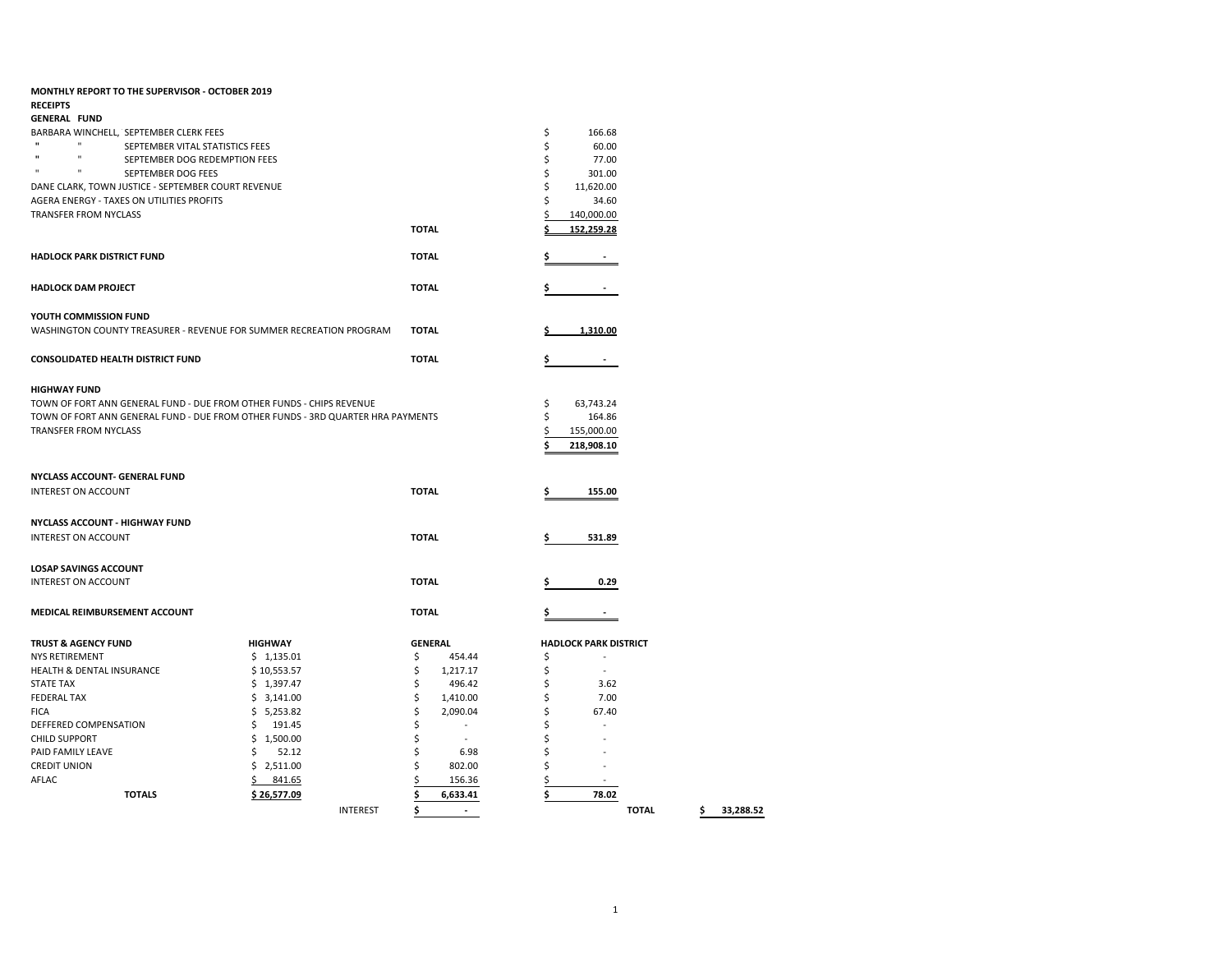### **DISBURSEMENTS**

| <b>PIJDURJENIENI</b>                                               |              |    |              |                                |    |            |
|--------------------------------------------------------------------|--------------|----|--------------|--------------------------------|----|------------|
| <b>GENERAL FUND</b>                                                |              |    |              | <b>HIGHWAY FUND-T/W</b>        |    |            |
| <b>ASSESSOR EXPENSE</b>                                            |              | \$ | 9,000.00     | ABSTRACT                       | \$ | 19,808.26  |
| PAYROLL                                                            |              | \$ | 13,937.34    | <b>HEALTH INSURANCE</b>        | Ś  | 10,027.17  |
| <b>TOWN SHARE FICA</b>                                             |              | Ś  | 1,045.02     | PAYROLL                        | Ś  | 35,647.76  |
| <b>ENGINEER EXPENSE</b>                                            |              | \$ | 100.45       | <b>TOWN SHARE FICA</b>         |    | 2,626.91   |
| SUPERVISORS EXPENSE                                                |              | \$ | 306.72       |                                |    | 68,110.10  |
| <b>CENTRAL COMMUNICATIONS</b>                                      |              | \$ | 313.22       | <b>HIGHWAY FUND - O/V</b>      |    |            |
| <b>ATTORNEY EXPENSE</b>                                            |              | \$ | 1,844.50     | ABSTRACT                       | s  | 135,392.18 |
| PLANNING BOARD EXPENSE                                             |              | \$ | 755.35       |                                |    |            |
| <b>JUSTICE COURT EXPENSE</b>                                       |              | \$ | 323.43       | <b>TOTAL</b>                   | \$ | 203,502.28 |
| <b>FUEL MANAGEMENT</b>                                             |              | \$ | 287.40       |                                |    |            |
| <b>CENTRAL MAILINGS</b>                                            |              | \$ | 694.22       | <b>TRUST &amp; AGENCY FUND</b> |    |            |
| MT.HOPE BRIDGE EXPENSES                                            |              | Ś  | 208,473.48   | <b>FICA</b>                    | \$ | 7,411.26   |
| SAFETY INSPECTION EXPENSE                                          |              | \$ | 168.19       | <b>STATE TAX</b>               | \$ | 1,897.51   |
| SPECIAL ITEMS - UNALLOCATED INSURANCE                              |              | Ś  | 1,000.00     | <b>FEDERAL TAX</b>             | \$ | 4,558.00   |
| DUE TO OTHER FUNDS - DUE HIGHWAY FUND FOR 3RD QUARTER HRA PAYMENTS |              | \$ | 164.86       | <b>HEALTH INSURANCE</b>        | \$ | 11,770.74  |
| <b>STREET LIGHTS</b>                                               |              | Ś  | 176.30       | <b>CREDIT UNION</b>            | \$ | 3,313.00   |
| DUE TO OTHER FUNDS - CHIPS REVENUE DUE HIGHWAY FUND                |              | \$ | 63,743.24    | <b>CHILD SUPPORT</b>           | \$ | 1,500.00   |
| <b>TOWN CLERKS EXPENSE</b>                                         |              | \$ | 105.00       | <b>AFLAC</b>                   | \$ | 1,037.10   |
| <b>HEALTH INSURANCE</b>                                            |              | \$ | 1,096.85     | RETIREMENT                     | Ś  | 1,589.45   |
| <b>BUILDINGS EXPENSE</b>                                           |              | \$ | 1,458.53     | DEFFERRED COMP.                |    | 191.45     |
| PLANNING BOARD REFUND                                              |              |    | 964.65       | <b>TOTAL</b>                   | \$ | 33,268.51  |
|                                                                    | <b>TOTAL</b> |    | 305,958.75   |                                |    |            |
| <b>HADLOCK PARK DISTRICT</b>                                       |              |    |              |                                |    |            |
| PAYROLL                                                            |              | \$ | 440.50       |                                |    |            |
| TOWN SHARE OF FICA                                                 |              | Ś  | 33.70        |                                |    |            |
| ABSTRACT                                                           |              |    | 3,854.79     |                                |    |            |
|                                                                    | <b>TOTAL</b> |    | 4,328.99     |                                |    |            |
| <b>HADLOCK DAM PROJECT</b>                                         | <b>TOTAL</b> |    |              |                                |    |            |
| YOUTH COMMISSION FUND                                              | <b>TOTAL</b> | \$ |              |                                |    |            |
| <b>CONSOLIDATED HEALTH</b>                                         | <b>TOTAL</b> | \$ |              |                                |    |            |
| <b>NYCLASS ACCOUNT - GENERAL FUND</b>                              |              |    |              |                                |    |            |
| TRANSFER TO GENERAL FUND CHECKING ACCOUNT                          | <b>TOTAL</b> |    | 140,000.00   |                                |    |            |
| NYCLASS ACCOUNT - HIGHWAY FUND                                     |              |    |              |                                |    |            |
| TRANSFER TO HIGHWAY CHECKING ACCOUNT                               | <b>TOTAL</b> |    | \$155,000.00 |                                |    |            |
| <b>LOSAP SAVINGS ACCOUNT</b>                                       |              |    |              |                                |    |            |
| TOWN OF FORT ANN GENERAL FUND - W.F.A. LOSAP CONTRIBUTION          | <b>TOTAL</b> | \$ | 6,262.16     |                                |    |            |
| <b>MEDICAL REIMBURSEMENT ACCOUNT</b>                               |              |    |              |                                |    |            |
| AC TRANSFER TO CDPHP SETTLEMENTS                                   | <b>TOTAL</b> | \$ | 956.65       |                                |    |            |